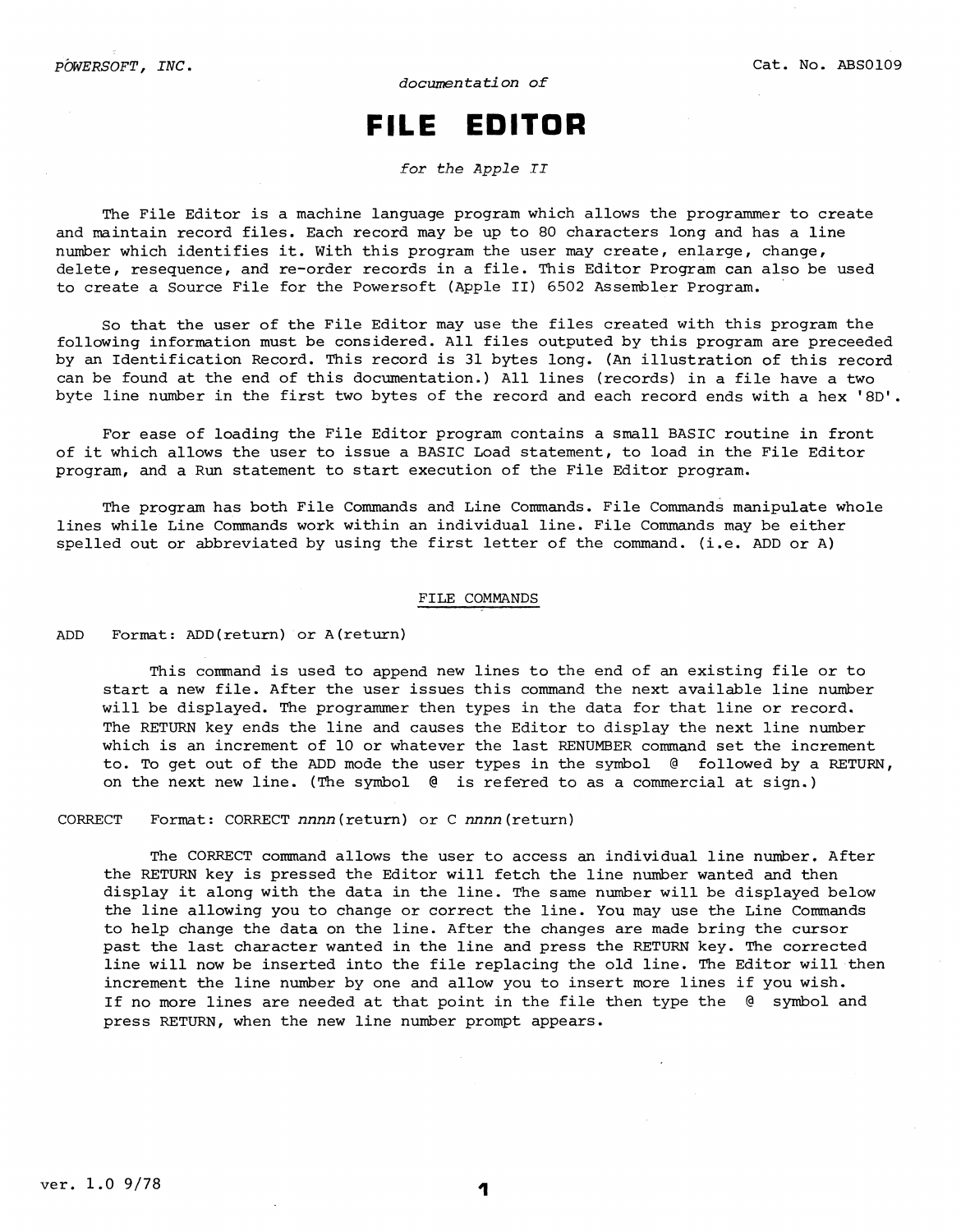# FILE EDITOR documentation continued

DELETE Format: DELETE *nnnn[,nnnn]* (return) or D *nnnn[,nnnn]* (return)

The DELETE command allows the user to remove from the file a line or a contiguous block of lines. If one line number follows the DELETE command then only that line is removed. If two line numbers are used, seperated by a comma, then all lines starting with the first line number and ending with and including the last line number are deleted.

END Format: END(return) or E(return)

The END command displays the location in memory of the last line number in the file.

### GET Format: GET(return) or G(return)

This command reads in from tape a previously created file. All files created by the File Editor are named files which means that when the GET command is issued the File Editor will ask you for the name of the file to be read. It will then ask for a segment number because there may be more than one file with the same name. After the segment number is entered the program will display a message telling you to start the tape recorder. The File Editor will then search the tape for the file requested. It will display the name of all files encountered before the requested file is found. Please note that if the message "NO LABEL RECORD" is displayed then one of several conditions are present. First, the file may not be on the tape. Second, a non-file Editor file was encountered. Third, there is too much noise on the tape between files thus confusing the Apple II tape read routine.

INSERT Format: INSERT nnnn(return) or I nnnn(return)

The INSERT command will insert one or more lines between  $\operatorname{\mathsf{two}}$  existing lines, It is advised that the file be RENUMBERed before the INSERT command is issued so that no existing lines are accidentally overlayed. This is also a good idea if the File is read into memory from tape and its line numbers are not incremented in multmultiples of ten. The RENUMBERing will tell the File Editor what increment is used for that file. The INSERT command will then allow only the increment minus one lines to be inserted. The INSERT command always inserts the new line (s) prior to the line number issued with the command.

LIST Format: LIST *[nnnn] [,nnnn]* (return) or L[nnnn] [,nnnn) (return)

This command allows the file to be displayed on the CRT.  $\frac{1}{1}\mathbf{f}$  the LIST command is used without line numbers then the whole file will be displayed. Each time the screen is full the listing will stop until a key is pressed, allowing the user to read what is displayed. When any key is pressed the screen will clear and more of the file will be displayed. If the LIST command is followed by one line number then only that line will be displayed. If the LIST command is followed by two line numbers, seperated by a comma, then all lines within the range of those two numbers will be displayed.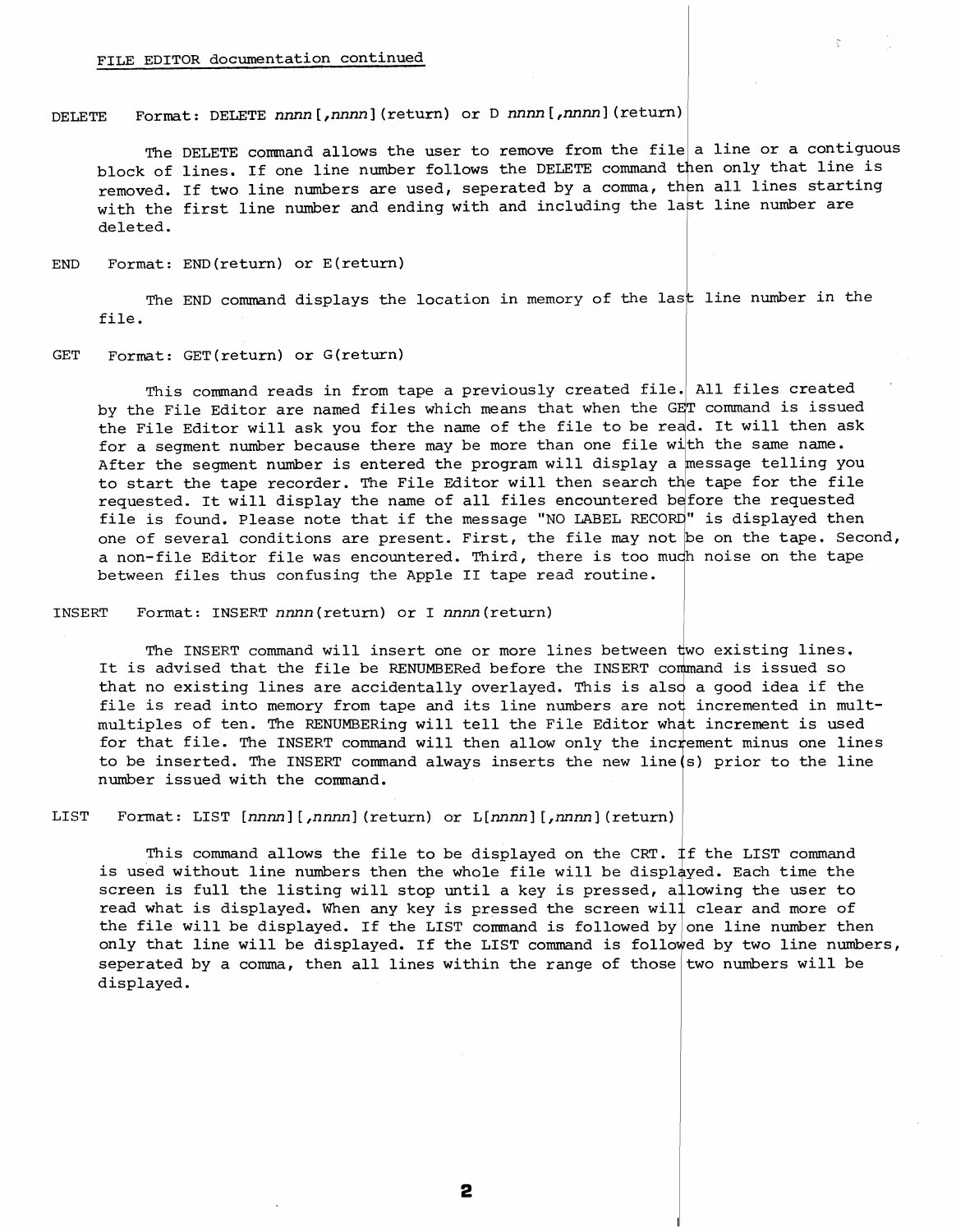#### MOVE Format: MOVE *nnnn,nnnn[,nnnn](return)* or M *nnnn,nnnn[,nnnn]* (return)

The MOVE command allows the user to move a line or group of lines from one part of the file to another part. After the records are moved to their new location they will be deleted from their old location. Whenever the MOVE command is issued the file will automatically be RENUMBERed. The line or group of lines represented by the second and third parameter are inserted just before the line number represented by the first parameter.

NEW Format: NEW(return) or N(return)

The NEW command clears the file area and resets the next available line number to zero (0000) . When this command is issued the File Editor will ask you if the file is to be cleared, to prevent the user from accidentally wiping out a file just created and not SAVED.

PUT Format: PUT(return) or P(return)

This command writes the file in memory to tape. The File Editor will ask for the name you wish to call the file. Then it will ask which segment number is to be assigned to the File. If a file had previously been written and the File Editor has just created another File then the File Editor assumes that the same file name is to be used. If the user wishes to use a different file name he should respond with a question mark (?) when the program asks for segment number. This will cause the File Editor to ask for the new file name. When the file has been written the File Editor will ask the user to stop the tape recorder. This should be done immediately so that a large gap will not be left between Files causing possible problems when searching the tape the next time the file is to be read.

RENUMBER Format: RENUMBER *nnnn,nnnn(return)* or R *nnnn,nnnn(return)* 

The RENUMBER command cause the file to be renumbered starting with the line number indicated by the first parameter added to the second parameter and incremented by the value of the second parameter. (i.e. R 5,5 will cause the file to increment by multiples of five starting with line number ten.)

WHERE Format: WHERE nnnn(return) or W *nnnn(return)* 

This command allows the user to locate where in memory a particular line or record resides.

# LINE COMMANDS

The Line Commands make changing or correcting individual lines or records fast and simple. After the CORRECT file command is issued the user may then use one or more of the following Line Commands to correct the line.

1) The first command is the  $\rightarrow$  cursor control key. When this key is pressed the cursor moves to the right and brings down to the new line the next character in the old line buffer.

3